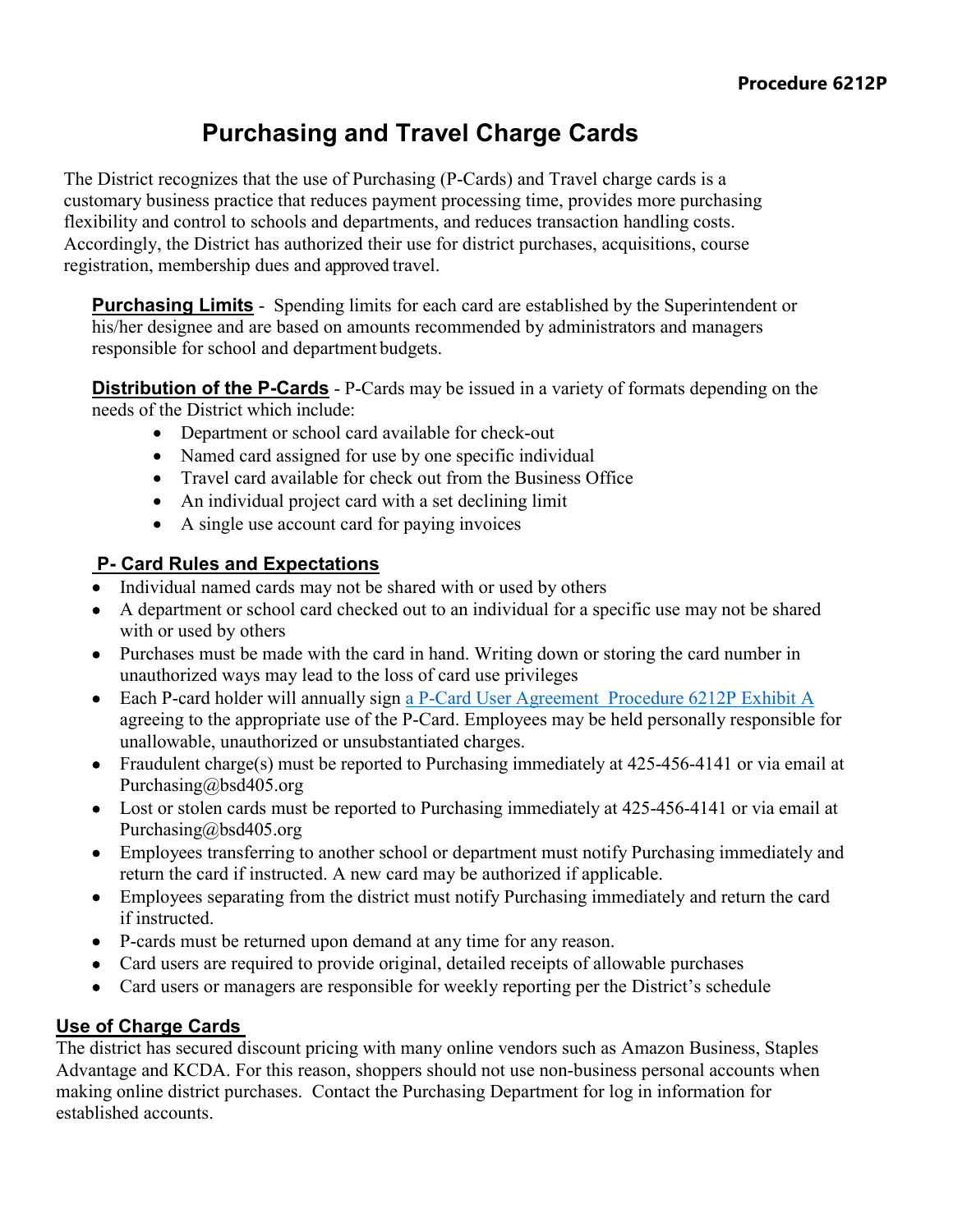**BEWARE!** Some purchases are NOT allowed by P-Card such as salaries and wages, personal services, alcohol, gifts and gift cards, cash advances, etc. – see full list of non-allowable charges

- Get approval from the person with budget authority prior to making a P-Card purchase
- ASB Council approval and minutes required when using ASB funds
- Check out a P-Card from the school or department office manager
- Read Policy and Procedure 6212 for P-Card guidelines prior to making a purchase
- Determine the best pricing for the item sought
- Swipe card or enter card number at check-out (for on-line purchases)
- Ensure the delivery is to a District facility
- Print or retain original detailed receipts
- Note the educational or business purpose of the purchase then sign and date the documentation
- Additional documentation (invoice or quote, food form, class lesson, etc.) may also be required. See Documentation Requirements below
- Return P-card and all original detailed receipts with any required documentation to the school or department card manager
- Card manager enters data into PaymentNet, such as account code, purpose, and sales tax status
- Card managers must complete and submit weekly report to Business Services per schedule

## **Allowable Purchases**

*District Funds should only be used to further the educational or business purpose of the District. The following purchases are allowable when consistent with other district policies. Purchases using federal or other grants funds may be more restrictive. Check with the grant program manager before making any purchase.*

- Supplies, materials or services for educational or business purposes are subject to [Policy 6220](https://bsd405.org/wp-content/pdf/policy/6220.pdf) and [Procedure 6220P](https://bsd405.org/wp-content/pdf/policy/6220P.pdf) - Bid Requirements;
- Travel consistent with Policy and Procedure 6212 and 6212P Purchasing Cards (P-Cards) and 6213 and 6213P – Travel Authorization and Reimbursement;
- Equipment consistent with guidelines outlined in Policy and Procedure 6801 and 6801P -Capital Assets/Theft Sensitive Assets
- Food subject to [Smart Snacks](https://www.fns.usda.gov/school-meals/tools-schools-focusing-smart-snacks) guidelines, [Child Nutrition Policy & Procedure 6700,](https://bsd405.org/wp-content/pdf/policy/6700.pdf) and Staff [Food Policy & Procedure 6240](https://bsd405.org/wp-content/pdf/policy/6240P.pdf)

#### **Non-Allowable Charges**

*The following purchases are NOT allowable. listed items are examples and not inclusive of all potential purchases.*

- Gifts, gift certificates, or gift cards per Washington State Constitution Article VIII, Section 7
- Flowers as a gift
- Alcohol
- Food for meetings or events that are not beneficial to the operation of the district
- Cash advances
- Salaries and wages
- Items for personal use or non-district purposes
- Fuel for personal vehicle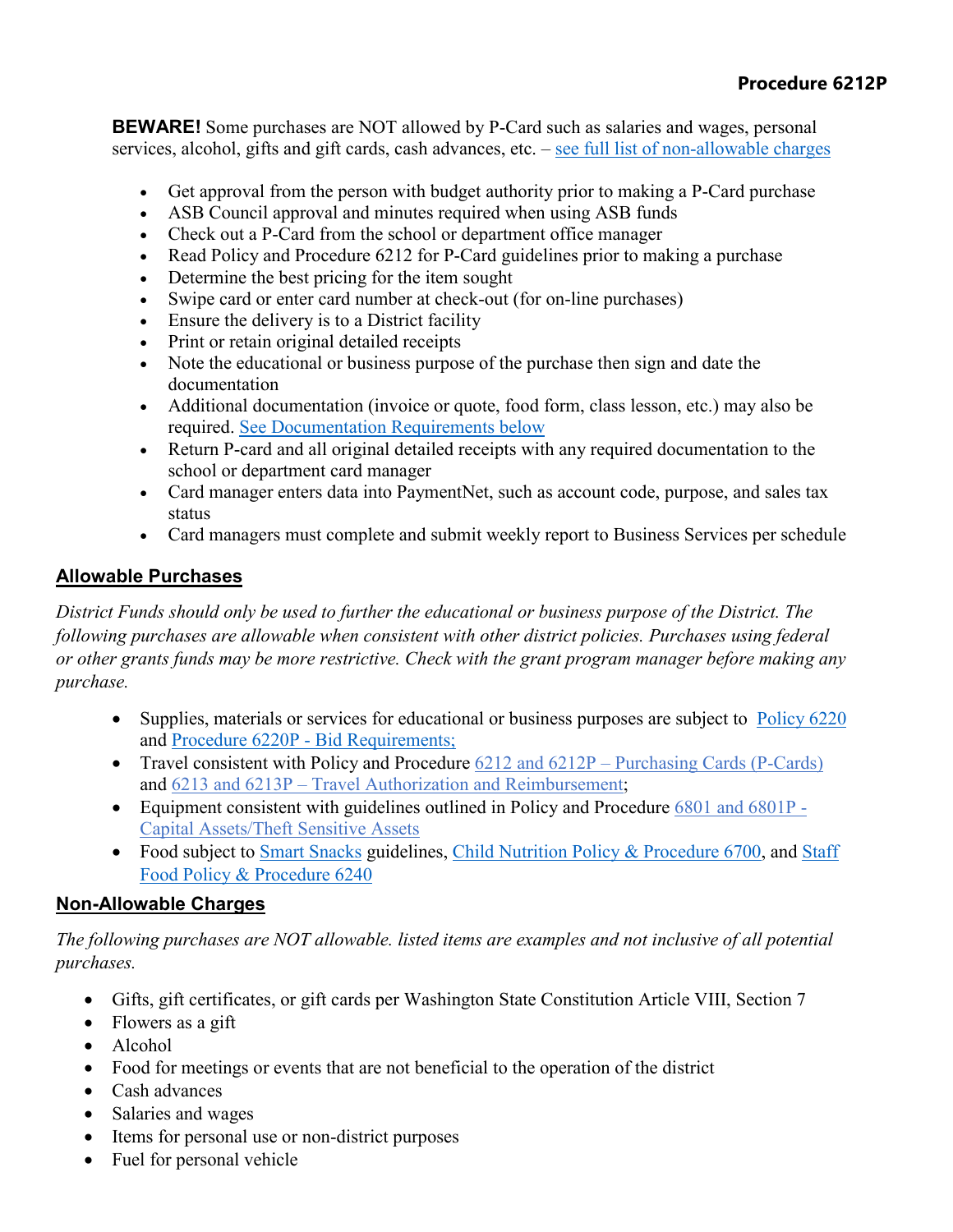- Gratuities in excess of reasonable and customary amounts
- Using a **P-Card** to send donations to charity
- Using a **P-Card** to pay for personal services, consultant agreements, or performance groups
- Using a **P-Card** for purchases of goods for which the district has a bid
- Using a **P-Card** for purchases for which the district has issued a purchase order, unless approved in advance by purchasing department
- Using a **P-Card** to pay for goods or services through on-line application software where required to store the card number on a personal device or computer (Uber, Lyft, etc.)

## **Documenting Purchases**

*Complete documentation must accompany all purchases or reimbursements – examples include:*

- Invoices or Quotes
- [Requisition for Goods and Services Form](https://bsd405.sharepoint.com/sites/businessservices/Forms/Forms/AllItems.aspx)
- Contracts, MOU's, or Agreements as required (see chart below)
- Detailed, original receipts
- Packing slips
- Food & Beverage Request Form. See [Policy & Procedure 6240](https://bsd405.org/wp-content/pdf/policy/6240P%20Exh.%20A.pdf)
- Lesson Plans when purchasing food for classroom purposes
- ASB Minutes documenting the approval of any purchase
- [Extended Field Trip form](https://bsd405.org/departments/athletics-activities/field-trips/) for overnight trips involving students
- Prior Approval for Overnight Travel for staff traveling without students
- Prior Approval of Professional Growth Funds (Human Resources Form)
- Travel Summary for Approved Travel for documenting post-travel expenses and submitting a claim for reimbursement
- Other miscellaneous documentation such as e-mails, notes, or other relevant information regarding the purchase

#### **Payment of the P-Card Bill**

- Payment of the P-Card bills will be by District warrant or electronic funds transfer. All charges must be fully documented and supported by original receipts along with the charge slip.
- Documentation of charges is required within the deadlines established by the Business Office unless prior arrangements have been made.
- The District shall process all payments to the charge card vendor in accordance with its normal procedures.

#### **Recourse for Disallowed Charges and Misuse of the P-Card**

- Any disallowed charges or charges not properly documented shall be repaid by the official or employee by check to the school or district cashier immediately to the district
- The district has the right to withhold funds (through Payroll deduction) for any amount not substantiated or allowed by state or federal laws or school district policy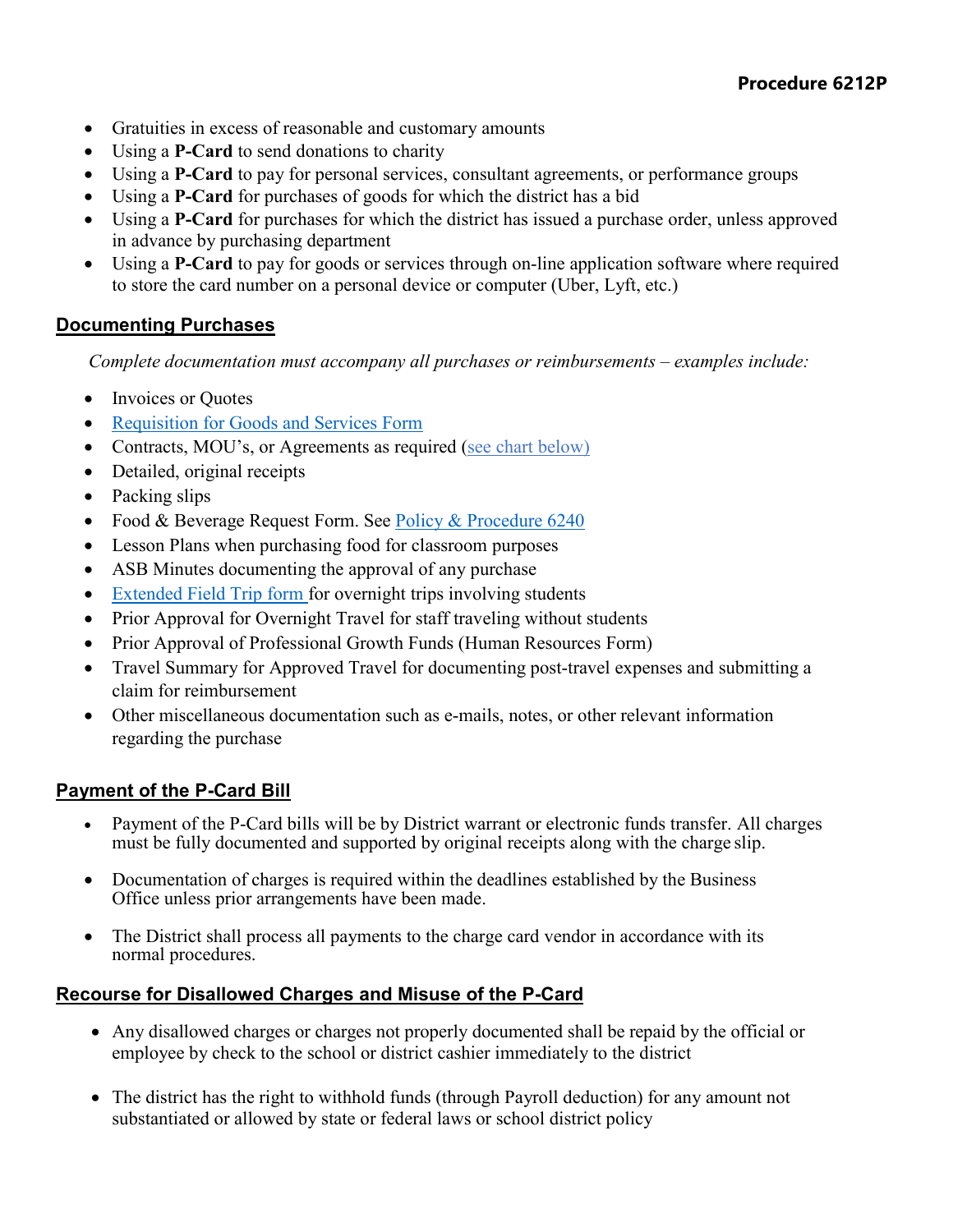- Any official or employee who has been issued a P-Card shall not use the card if any disallowed charges are outstanding and shall surrender the card upon demand of the superintendent, or his/her designee.
- The district shall have unlimited authority to revoke the use of any P-card issued under RCW 42.24.115, and, upon such revocation order being delivered to the P-card company, shall not be liable for any costs
- Violations of the above conditions can result in the cancelation of the card. Misuse of the card can result in discipline and/or personal liability for the disallowed charges.

## **Delivery of Goods and Supplies**

*All orders placed for goods or supplies (including online orders) using District funds whether by Purchase Order, District P-Card or personal funds must be shipped to a District facility. Violations could lead to the loss of P-Card or ordering privileges.*

## **Ship to:**

- A school in the District
- The District Warehouse
- A department in the District
- The District PO Box (as allowable based on shipper's rules)
- The District Purchasing Office

## **DO NOT ship to:**

- Staff home address
- Parent or student home address
- Off-site meeting facilities
- ANY non-district addresses

Deliveries may be held for pick up by district staff at the vendor will-call site in lieu of shipping.

If items are delivered to one district location and are needed at another, the items may be transported by a District staff member or sent via district mail between district locations.

## **Recording of Assets**

*Assets are recorded per policy and procedure [6801 P Capital Assets/Theft-Sensitive Assets](https://bsd405.org/wp-content/pdf/policy/6801.pdf) in the Destiny Asset Tracker or other district approved tracking systems. Please contact the appropriate department when purchasing items such as (listed items are examples and not inclusive of all potential purchases):*

Technology Department:

- Computers and personal devices
- Printers